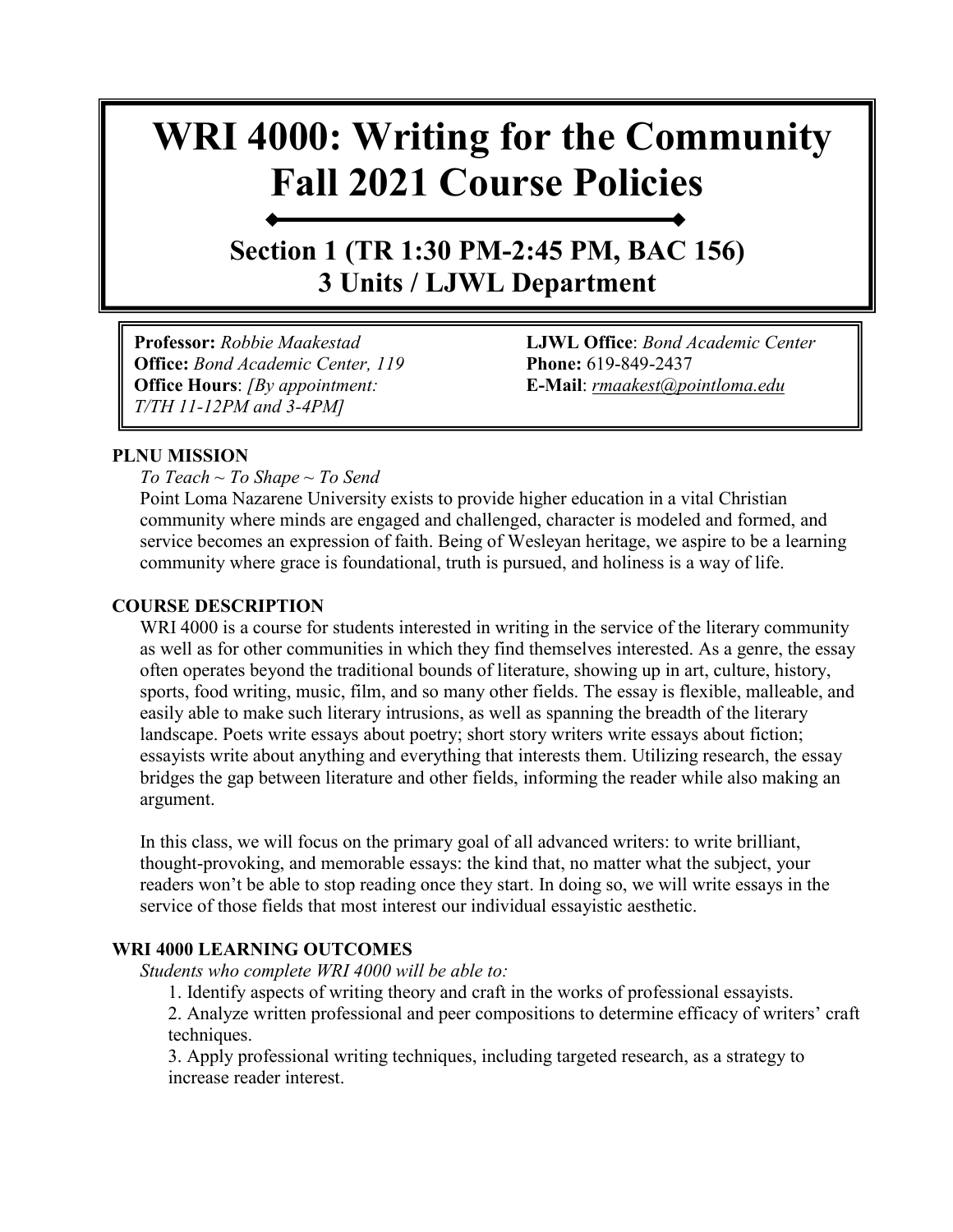4. Craft essays using descriptive and evocative language, scenes, dialogue and other advanced writing conventions.

5. Apply workshop techniques for constructive criticism of peers and in turn take criticism and use it to improve their own work.

6. Format texts in a genre-appropriate and professional manner for submission to workshop and publication.

7. Present written work to live audiences, demonstrating strategies for audience engagement and oral communication.

#### **DESCRIPTION AND OBJECTIVES**

In order to best reach our chosen audiences via the craft, terminology, and techniques of creative nonfiction, we will pursue these learning goals:

- 1. Further our knowledge of both the craft and art of writing creative nonfiction.
- 2. Gain an understanding of how to apply nonfiction craft elements such as "Eye vs. I," major dramatic questions, and lyricism.
- 3. Further an understanding of and ability to utilize general writing craft elements such as point of view, voice, story arc, dialogue, description, and scene/summary.
- 4. Grow in our knowledge of the way that essays bleed over into the following fields/topics: literature, art, history, culture, sports, film, medicine, and cooking.
- 5. Endeavor to explain how creative nonfiction works as both readers and writers. By studying literature as a writer—considering it as a craft as well as an art—we will come to a better understanding of what goes into creation of that literature.
- 6. Work together in small-group workshops, and individually after those workshops, in order to explore and practice the discipline of revision.
- 7. Practice presenting our work to an audience of readers and of listeners.

Together, these learning goals allow us to see writing as a process of art, craft, and discipline, which will benefit not just our ability to write creatively in this course, but also our ability to meet the creative and critical demands required of us in the future.

#### **ACADEMIC REQUIREMENTS**

Each of you will be responsible for preliminary drafts of writing assignments, written critiques of classmates' work, various reading and writing exercises that will aid our understanding of the discipline and craft of creative nonfiction, and four finished writing projects: three nonfiction submissions and one revision/expansion project. Class time will be divided accordingly: lecture and discussion, small group discussion, in-class writing, and workshop.

#### **ASSIGNMENTS**

- Literature and Writing Essay Submission 200 points (100 points are Critical Analysis)
- True Crime/Sports/Art Essay Submission 200 points (100 points are Critical Analysis)
- Medicine/History/Science and Ecology/Place and History/Film/Food/Music Essay Submission – 200 points (100 points are Critical Analysis)
- Craft Moves 220 points (10 points per class period)
- Workshop Participation and Peer Critiques (30 points per workshop day) 180 points **TOTAL = 1000 points**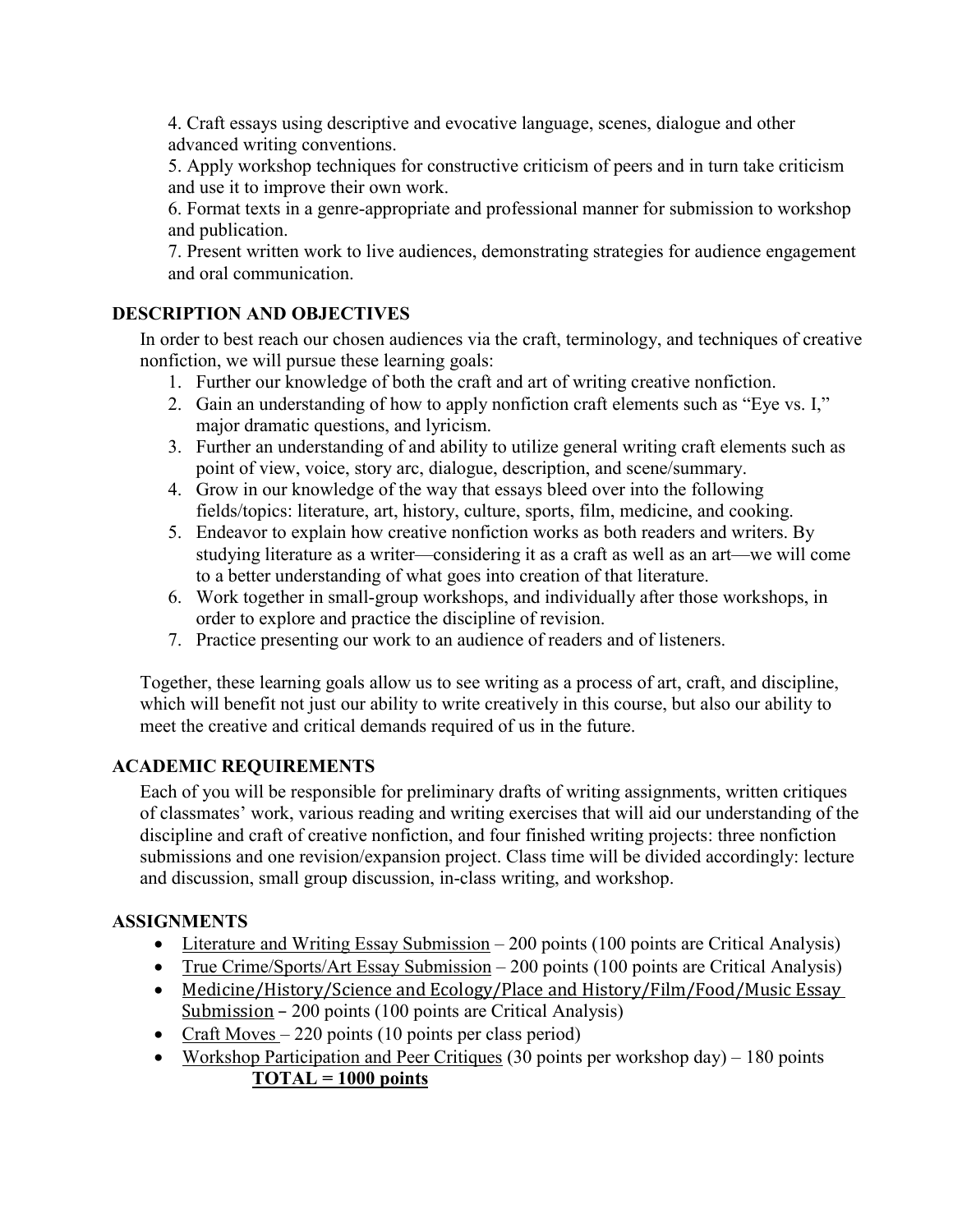#### **REQUIRED TEXTS**

All course readings will be posted to Canvas—you will need to print these out and bring them with you to class they day they are assigned so that you can access the documents in class during discussion. You are expected to annotate the printed readings before coming to class because reading and annotating is the primary way to improve your own writing.

If you print double-sided, and more than one .pdf page per printed page, this will lower the printing cost for you this semester. I would recommend getting a 3-ring binder to organize your printed essays.

Please bring a notebook and writing utensil to each class to take notes, as well as the assigned essays that will be discussed for that class period.

### **GENERAL COURSE POLICIES**

#### **RESPECT**

Respect for other students and your instructor in our classroom is essential to a healthy classroom dynamic. We may discuss ideas and concepts that challenge your current thinking, so we all must respect one another and be open to new ideas. Show courtesy to other students and your instructor.

#### **CANVAS**

Throughout this course, students will be required to utilize Canvas receive course grades and access any changes to the *Course Schedule* throughout the semester. If the *Course Schedule* is updated, students will be notified well in advance, but will need to download the updated schedule which the instructor will post on Canvas.

#### **CANVAS SUPPORT**

If you have questions about the content you find in my Canvas course or need clarification on assignment instructions please let me know. If you are unsure how to use any given feature in Canvas you will find the [Canvas Guides](https://community.canvaslms.com/community/answers/guides/) to be a very helpful resource. If you cannot access something in my Canvas course or it appears that some part of the course is not working properly, please contact the Office of Instructional Technology for support at  $oit(\omega)$  pointloma.edu. Include specific information in the request (course ID, section, assignment or module name, etc.) to expedite the troubleshooting process. Screenshots are super helpful!

#### **PLNU EMAIL**

Students must regularly check their PLNU email for updates on assignments and scheduling.

#### **TECHNOLOGY**

You will be expected to refrain from using cell phones or other communication devices in the classroom. Use of iPads, phones, and laptops should be limited to times when I ask you to pull out your computers for in class use and in-class writing. Even if it seems that it isn't "bothering anyone," checking your e-mail, social media, or surfing the web during class is rude to your instructor and fellow classmates and will count against your participation grade. I expect you to be an engaged member of the class.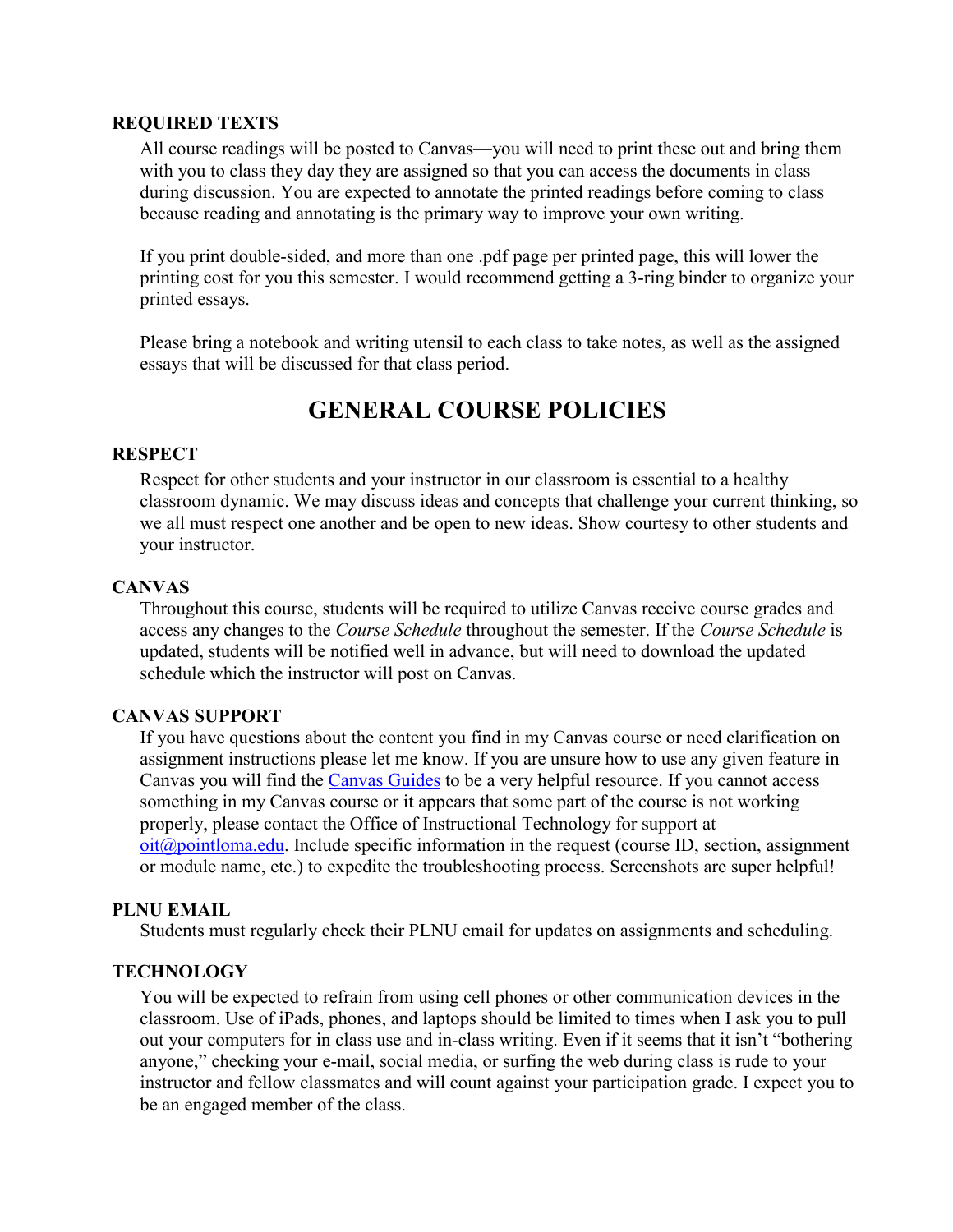#### **ATTENDANCE & CRAFT MOVES**

In order to learn most affectively and get as much as you can out of this course, I expect regular attendance. Let me know if you do have to miss a class, and we can work something out. **Attendance is required for workshops and presentation days. Absences on such days will hurt your workshop grade.** Missed in-class work may not be made up. It is also your responsibility to get workshop drafts to and from those in your group.

Craft moves are worth 220 points, and should be turned in each class period when readings have been assigned. For every class period, each student will be responsible for writing up, turning in, and sharing 5 craft moves that that they noted from that class period's readings (at least one per essay that we read throughout the semester). A craft move is any writing decision that the writer has made within their essay that we can learn from or analyze. Students should regularly share these craft moves during discussions in order to get the points allotted for that class period. Missed craft moves due to an absence cannot be made up.

#### **WORKSHOP**

Workshop participation and attendance is mandatory and graded. Throughout the semester we will be reading and critiquing one another's essays as a whole class. You will turn in a typed copy of your critique to me, as well as to the member of your group who is being workshopped (this will affect your participation/workshop grades). Workshop is not a time to disparage or rudely comment on the work of others. Written critiques balance positive and critical comments, though criticism should certainly be constructive and focused on the writing, not on the writer or the writer's ability. If there are problems with feedback you receive, do not hesitate to contact me. Workshop should be a safe space where we work together to better one another's writing; thus, the amount of effort you put into commenting on the work of others should be just as much as you put into producing your own work.

#### **TURNING IN ASSIGNMENTS**

All **major assignments** must be turned in on Canvas on the day they are due in addition to being printed and turned in hard-copy at class.

#### **SUBJECT MATTER**

This course will ask you to write whatever you want to write about, but do recognize that there is a line between what is appropriate and not appropriate in a classroom setting, especially with regard to what is being shared with your classmates, who may not share your values. I respect your privacy and truly believe that this class should allow you creative freedom, so all I will ask is that you use common sense with regard to what is/is not appropriate to write in an academic setting. If you are unsure/nervous or have a hunch that something might be questionable, PLEASE discuss your ideas with me in advance of bringing them to workshop.

#### **[ONLY FOR ENVIRONMENTAL STUDIES MAJORS]**

At least one of your creative projects this semester needs to connect topically to environmental concerns.

#### **PREPARATION**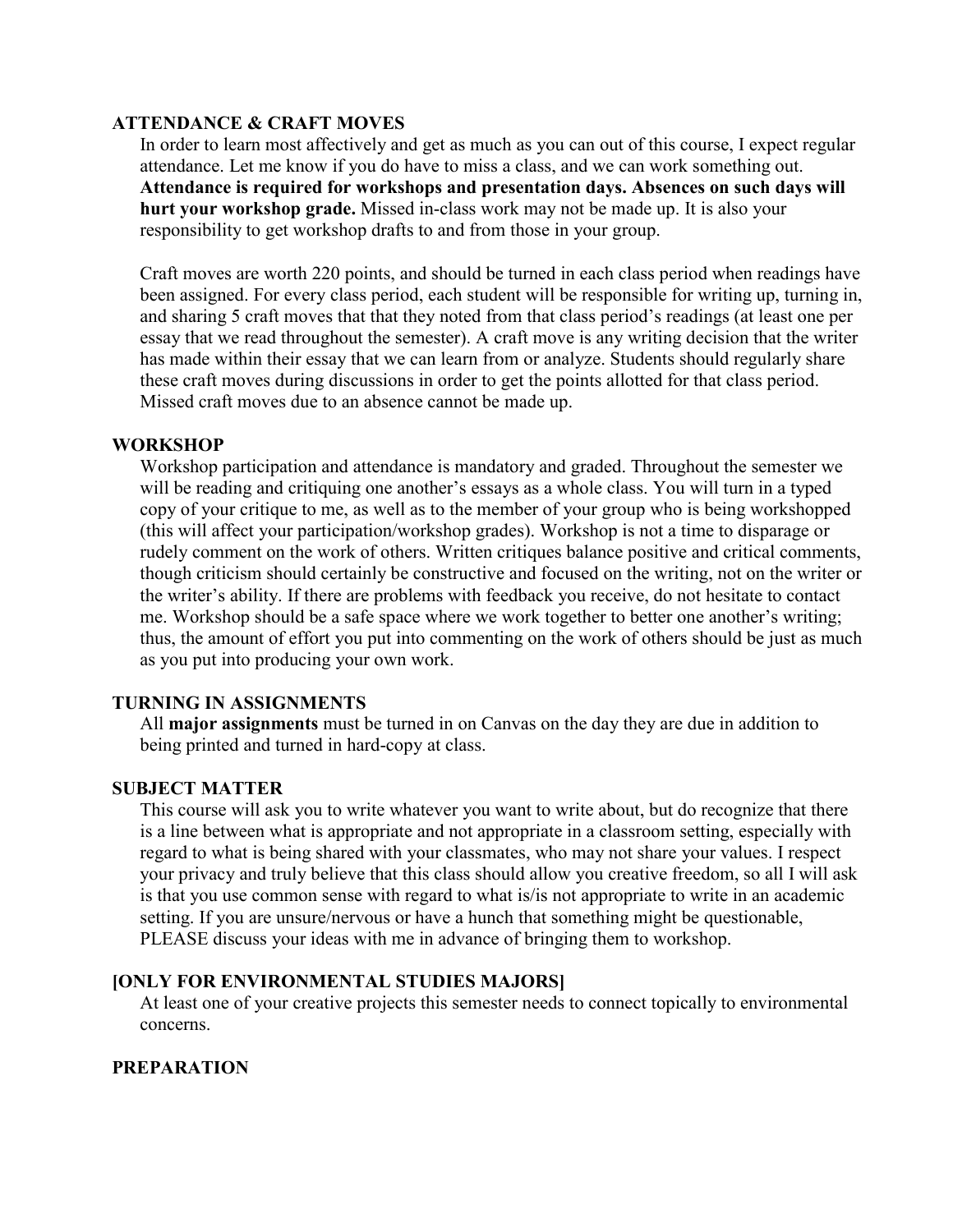You will be expected to come to class prepared to discuss readings, share your work, and comment on other students' work. Being prepared for each class is vital in creating a classroom that is conducive to learning—take notes on the assigned readings as this allows you to remember the material more fully. Back up your written work as you're responsible for turning work in on the due dates. You are also expected to regularly check your PLNU email for updates to the schedule and assignments.

#### **GRADING RATIONALE**

Creative writing is both an art and a craft. While it is debated by many whether art can be graded, craft can be evaluated. In particular I will look for:

- Adherence to and mastery of CNF conventions
- Structure and form as they pertain to CNF subgenre and subject
- Masterful use of narrative voice and point of view
- Engaging employment of language
- Excellence of writing mechanics
- Improvement through revision
- Creativity and innovation within genre conventions

While the above concerns creative work produced in this course, each creative assignment also requires a Critical Analysis component in which you as the artist will critique the decisions that went into your own work, and connect craft decisions you made with those used by the writers of our course readings. These Critical Analyses will be graded not as creative work, but upon the clarity and thoughtfulness of the analysis you craft.

#### **DUE DATES**

Assigned work will have a due date and you will be expected to meet this requirement. Missed in-class work may not be made up unless you have an excused absence. I will accept the major projects one class period late, but your paper will be penalized one letter grade  $(A \rightarrow B$  as maximum grade). Major projects turned in after that point will receive a score of 0. You must turn in all four major projects to pass this course. Failure to do so will result in a grade of F.

#### **FINAL EXAMINATION POLICY**

Successful completion of this class requires taking the final examination **on its scheduled day** in addition to participating in and attending both class periods of the final reading. The final examination schedule is posted on the [Class Schedules](http://www.pointloma.edu/experience/academics/class-schedules) site. No requests for early examinations or alternative days will be approved.

For this course, the final will be an in-class reading from your final project during the final exam. Our scheduled final exam time is **Tuesday, November 17, 1:30-4:00 pm.** Since the final is a class activity, it cannot be rescheduled, so make sure that you will be able to attend.

#### **LETTER GRADE GUIDELINES**

|  | 920 - 1000 points $\,$ A                  | 900 - 919 points $A-$ |  |
|--|-------------------------------------------|-----------------------|--|
|  | 880 - 899 points $B+820-879$ points B     | $800 - 819$ points B- |  |
|  | 780 - 799 points $C^+$ 720 - 779 points C | 700 - 719 points $C-$ |  |
|  | 680 - 699 points $D^+$ 620 - 679 points D | $600 - 619$ points D- |  |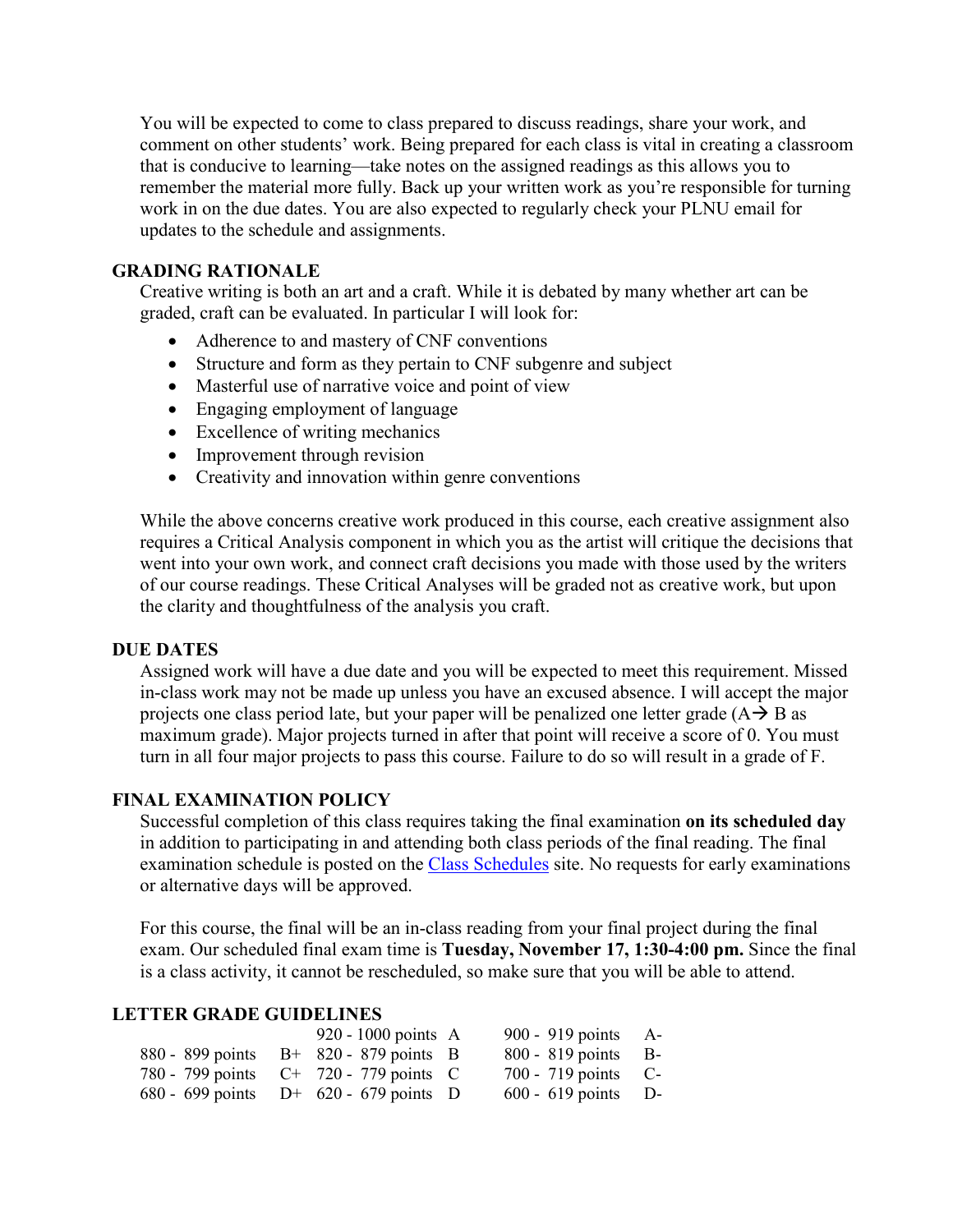#### **ACADEMIC HONESTY**

Students should demonstrate academic honesty by doing original work and by giving appropriate credit to the ideas of others. Academic dishonesty is the act of presenting information, ideas, and/or concepts as one's own when in reality they are the results of another person's creativity and effort. A faculty member who believes a situation involving academic dishonesty has been detected may assign a failing grade for that assignment or examination, or, depending on the seriousness of the offense, for the course. Faculty should follow and students may appeal using the procedure in the university Catalog. See [Academic Policies](http://catalog.pointloma.edu/content.php?catoid=18&navoid=1278) for definitions of kinds of academic dishonesty and for further policy information.

#### **PLNU COPYRIGHT POLICY**

Point Loma Nazarene University, as a non-profit educational institution, is entitled by law to use materials protected by the US Copyright Act for classroom education. Any use of those materials outside the class may violate the law.

#### **PLNU ACADEMIC ACCOMMODATIONS POLICY**

If you have a diagnosed disability, please contact PLNU's Disability Resource Center (DRC) to demonstrate need and to register for accommodation by phone at 619-849-2486 or by e-mail at [DRC@pointloma.edu.](mailto:DRC@pointloma.edu) See [Disability Resource Center](http://www.pointloma.edu/experience/offices/administrative-offices/academic-advising-office/disability-resource-center) for additional information.

#### **PERSONAL NEEDS**

Counseling is available in the Wellness Center for undergraduate students at PLNU. They are open Monday through Friday during the academic school year to offer morning, afternoon, and evening appointments. Please call (619) 849-2574 to schedule a counseling appointment.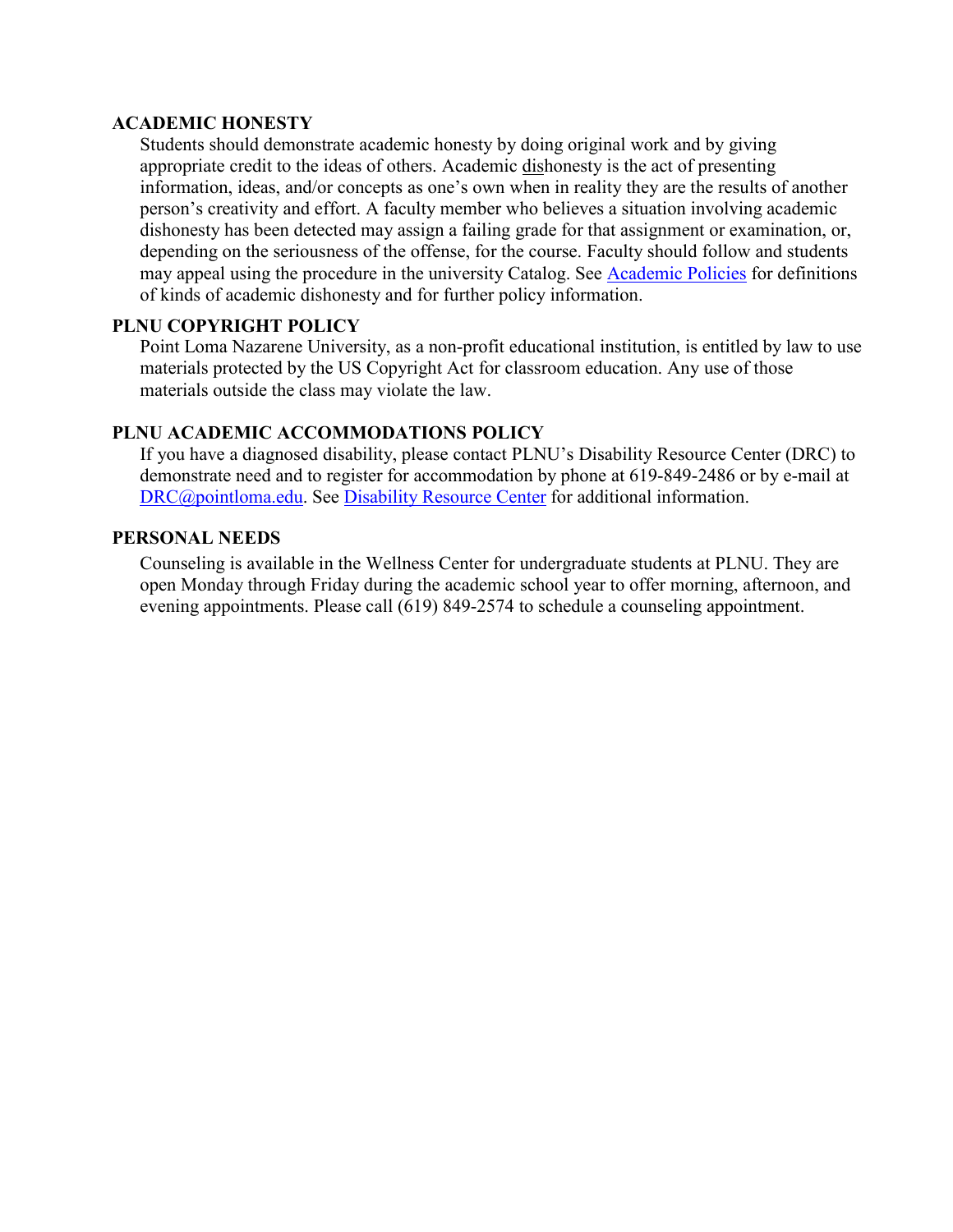#### **COURSE SCHEDULE**

#### **Week 1 Introduction to Nonfiction**

08/31 – **No Class. Monday classes on Tuesday.** 

#### **Essays about Literature and Writing**

09/02 – Syllabus, Introduction to the Essay, Art and Craft. Ander Monson's "Essay as Hack" Mark Slouka's "Arrow and Wound," and Darcy Gagnon's "On Cicadas, Silence, and Japanese Poetry"

#### **Week 2 Essays about Literature and Writing**

- 09/07 Ryan McDonald's "The Dark All Around Us," Bich Minh Nguyen's "What Mr. Miyagi Taught Me About Anti-Asian Racism in America," Julien Barnes's excerpt from "Three Simple Stories," and Katherine D. Morgan's "On Being Seen By Toni Morrison"
- 09/09 W.G. Sebald's "Beyle, or Love is a Madness Most Discreet" and Nathan Goldman's "The Power of W.G. Sebald's Small Silences"

## **Week 3 Essays about Sports**

- Claudia Rankine's The Meaning of Serena Williams: On Tennis and Black Excellence" Chris Ames's "Father Time Is Undefeated"
- 09/16 W. Todd Kaneko's "Order of Elimination: Lessons Learned from the WWF Royal Rumble Match" and Jon Bois's "All Is Lost" [for video/GIFs, see link on Canvas]

## **Week 4 True Crime Essays**

- Joan Didion's "Some Dreamers of the Golden Dream" and Pamela Colloff's "Unholy Act" **Workshop A Drafts Due Before Class**
- 09/23 Josh Dean's "The Great Buenos Aires Bank Heist" James D. Walsh's "Dead Wake" **Workshop B Drafts Due Before Class**

#### **Week 5 Workshop 1**

- 09/28 Workshop A**; Peer Critiques Due in Class**
- 09/30 Workshop B**; Peer Critiques Due in Class**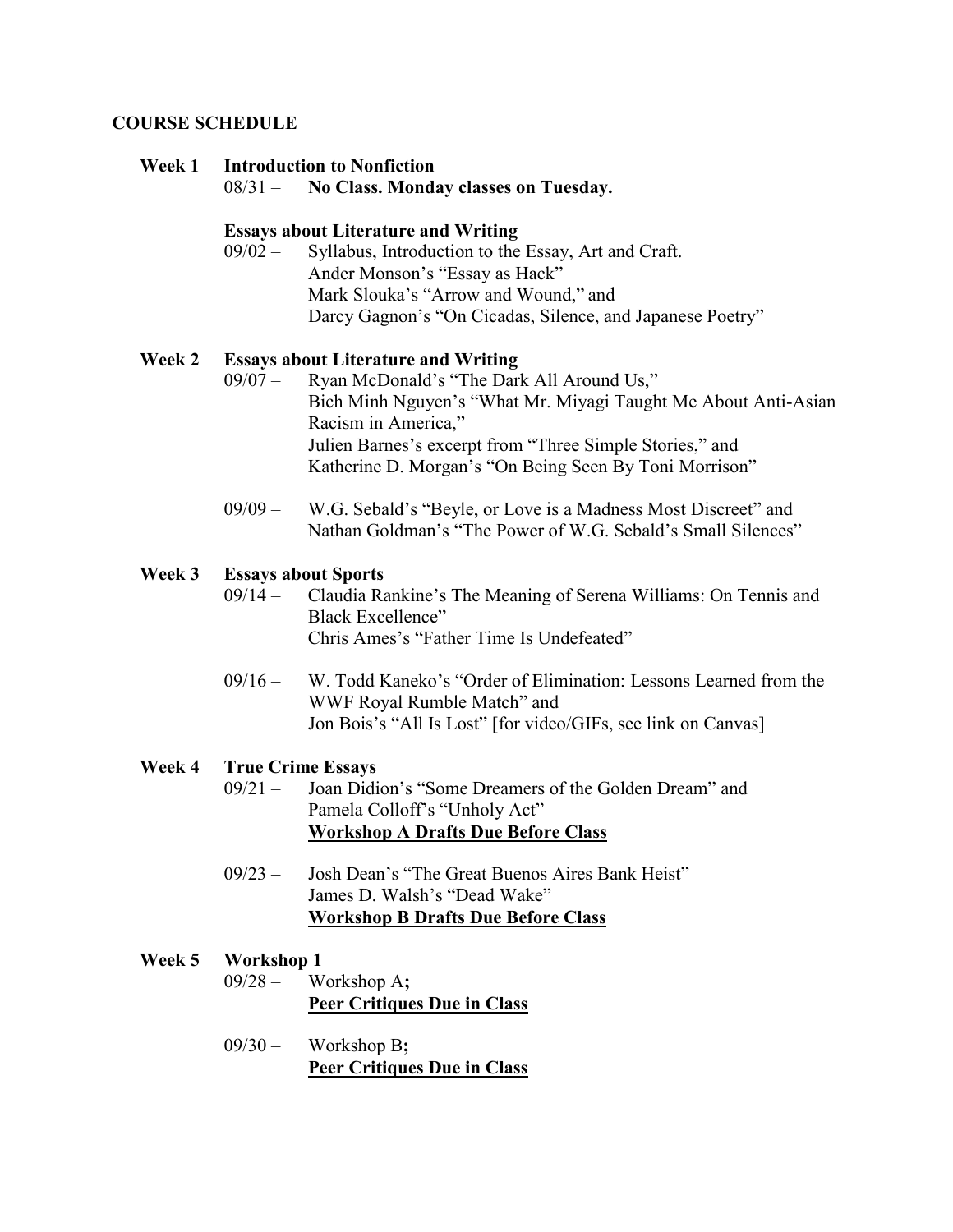#### **Week 6 Essays about Art**

- 10/05 Kate Branca's "Confessions of a Lapsed Catholic Dancer" and Albert Goldbarth's "Fuller" **Essay 1 Due in Class and on Canvas**
- 10/07 Cassidy Klein's "Finding Solace in the Pop Art Nun," and Elvis Bego's "Ghost Museum"

#### **Week 7 Essays about Art**

10/12 – Lawrence Weschler's "Vermeer in Bosnia," Ross Gay's "Loitering Is Delightful," and Kyoko Mori's "Repetitions"

#### **Essays about Science, Nature, and Ecology**

10/14 – Zoë Bossiere's "Necrotizing Fasciitus" and John McPhee's "The Curve of Binding Energy" **Attend POETRY DAY afternoon session, 3-4pm, and evening session 7-8pm.** 

#### **Week 8 Essays about Science, Nature, and Ecology**

10/19 – Jen Percy's "I Have No Choice But to Keep Looking," and Katherine Schulz's "The Really Big One" **Workshop A Drafts Due Before Class**

#### **Essays about Place and History**

10/21 – Elissa Washuta's "White City," Ricardo Frasso Jaramillo's "Omayra (In Other Words)" and Sayantani Dasgupta's "Chernobyl" **Workshop B Drafts Due Before Class**

#### **Week 9 Workshop 2**

- 10/26 Workshop A**; Peer Critiques Due in Class**
- 10/28 Workshop B**; Peer Critiques Due in Class**

#### **Week 10 Essays about Place and History**

11/02 – Silas Hansen's "Fifteen Things I've Noticed While Trying to Walk 10,000 Steps Per Day: Muncie, Indiana Edition," Anna Gazmarian's "Armenians in Jerusalem," and Amy Kolen's "Fire" **Essay 2 Due Before Class**

#### **Essays about Film**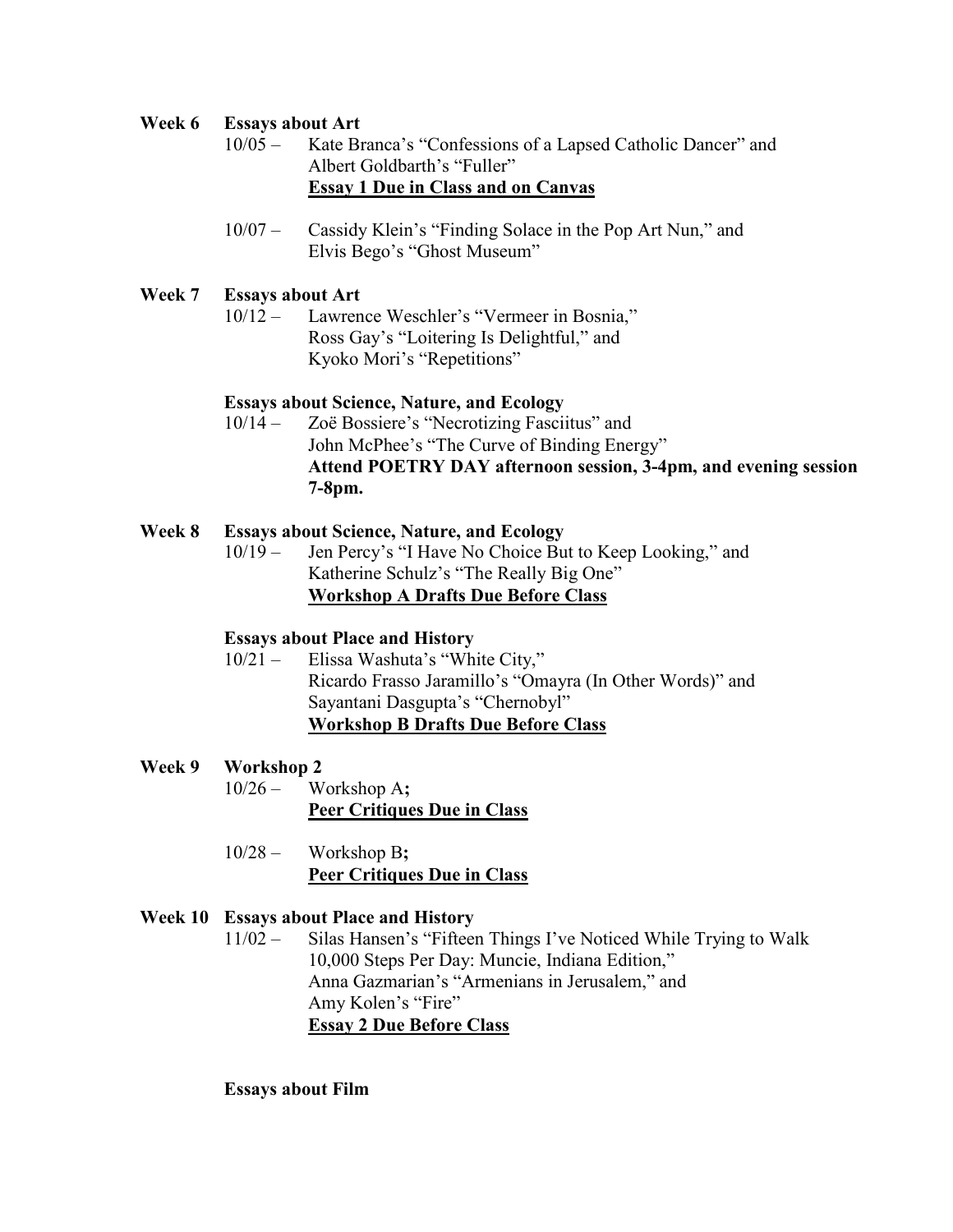11/04 – Zadie Smith's "Killing Orson Welles at Midnight," Gabrielle Bellot's "Living in Dread of the Next Name We'll Chant," and Samuel Ashworth's "In the Dark All Katz Are Grey"

#### **Week 11 Essays about Food**

11/09 – M. F. K. Fisher's "Foreword," "How to Be Content with Vegetable Love," and "Love and Death Among the Molluscs" and

Marcia T. Allocco's "Seaweed Soup (Miyuk Gook 미역국)"

#### **Essays about Music**

11/11 – Lesley Jenike's "Sweet Bird" and Elena Passarello's "Twinkle, Twinkle, Vogel Staar"

#### **Week 12 Essays about Music**

- 11/16 Leslie Jamison's "Confessions of an Unredeemed Fan," Berry Grass's "Battle Vest," and Clifford Thompson's "Seventeen Notes on Singing"
- 11/18 Hanif Abdurraqib's "Chance the Rapper's Golden Year," Andre Perry's "Americana / Dying of Thirst," and Alysia Li Ying Sawchyn's "Indie Night at the Goth Club"

#### **Week 13 Essays about Music**

11/23 – Joan Didion's "The White Album"

#### 11/25 – **THANKSGIVING BREAK**

#### **Week 14 Profiles**

- 11/30 Tressie McMillan Cottom's "From Puff Daddy to Diddy to Love," Yen Pham's "Ocean Vuong, Reluctant Optimist," and Ariel Levy's "Glennon Doyle's Honesty Gospel" **Workshop A Drafts Due Before Class**
- 12/02 John Jeremiah Sullivan's "The Last Wailer" and Roxane Gay's "Nicki Minaj, Always in Control" **Workshop B Drafts Due Before Class**

#### **Week 15 Profiles**

- 12/07 Workshop A**; Peer Critiques Due in Class**
- 12/09 Workshop B**; Peer Critiques Due in Class**

#### **Week 16 Final: Reading from Favorite Final Revision**